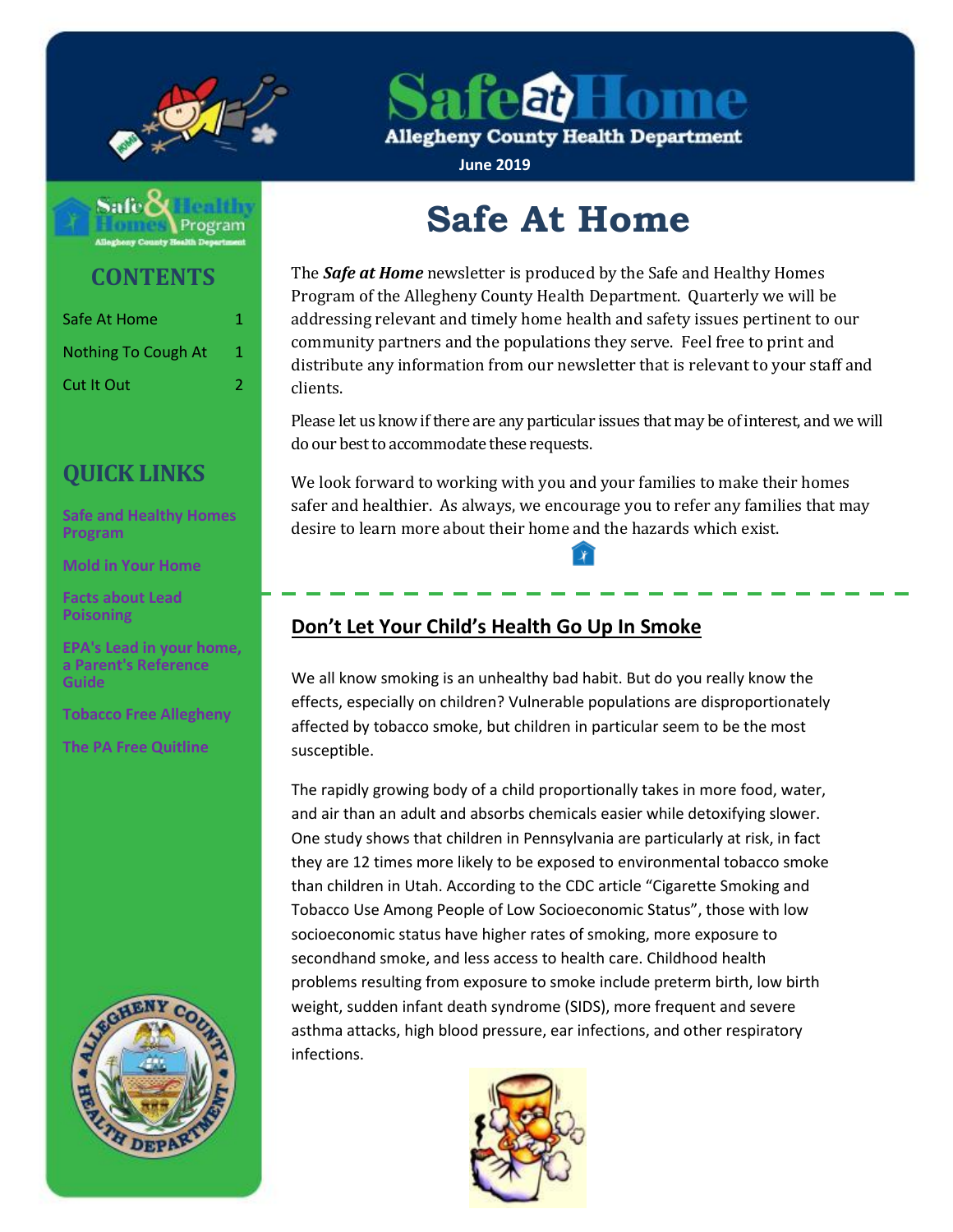#### 2 **Safe at Home** June 2019

In addition to secondhand smoke, thirdhand smoke is becoming part of the conversation. According to Cancer Treatment Centers of America, thirdhand smoke is "the potentially cancer-causing compounds that form when tobacco smoke particles mix with gases in the air, absorbing into nearby surfaces, like carpets, rugs, clothes, bedsheets, wall paint, car dashboards, and even toys." The risks are in touching, swallowing, or inhaling substances contaminated with thirdhand smoke. Children are particularly at risk due to their mouthing behaviors and proximity to contaminated surfaces. Research shows that smokers that do not smoke in their car or home still have nicotine residues in those environments. One reason for this is that most people do not realize they are still breathing out smoke for about 2 minutes after their last puff and carrying a lot of contaminants on their person.

Ultimately, the best thing for you and your family is to be completely smoke-free!

For more information and resources for going smoke-free check out these links:

[https://www.healthychildren.org/English/health-issues/conditions/tobacco/Pages/Dangers-of-Secondhand-](https://www.healthychildren.org/English/health-issues/conditions/tobacco/Pages/Dangers-of-Secondhand-Smoke.aspx)[Smoke.aspx.](https://www.healthychildren.org/English/health-issues/conditions/tobacco/Pages/Dangers-of-Secondhand-Smoke.aspx)

#### [pa.quitlogix.org](https://pa.quitlogix.org/en-US/)

**1-800-QUIT-NOW (784-8669) 1-855-DEJELO-YA (335-3569)** 

## **Summer Lawn and Garden Safety**

Summertime is finally here and that means more time spent outdoors in our yards. While yard maintenance tasks may seem routine, it is still very important to keep safety in mind to prevent accidents and injuries such as cuts, burns, electrocutions, fires, and carbon monoxide poisoning.

According to the U.S. Consumer Product Safety Commission (CPSC), from 2012 to 2014, an average of 36,000 people were treated in hospital emergency rooms for walk-behind power mower injuries. These injuries often result from hand or foot contact with the mower's rotating blade and sometimes require emergency surgery.

Newer products are required to have safety features designed to prevent injury such as blade brake control, foot shields, and warning labels. Sometimes these safety features can fail or malfunction, so it is important to use caution with lawn mowers and other types of lawn and garden tools.

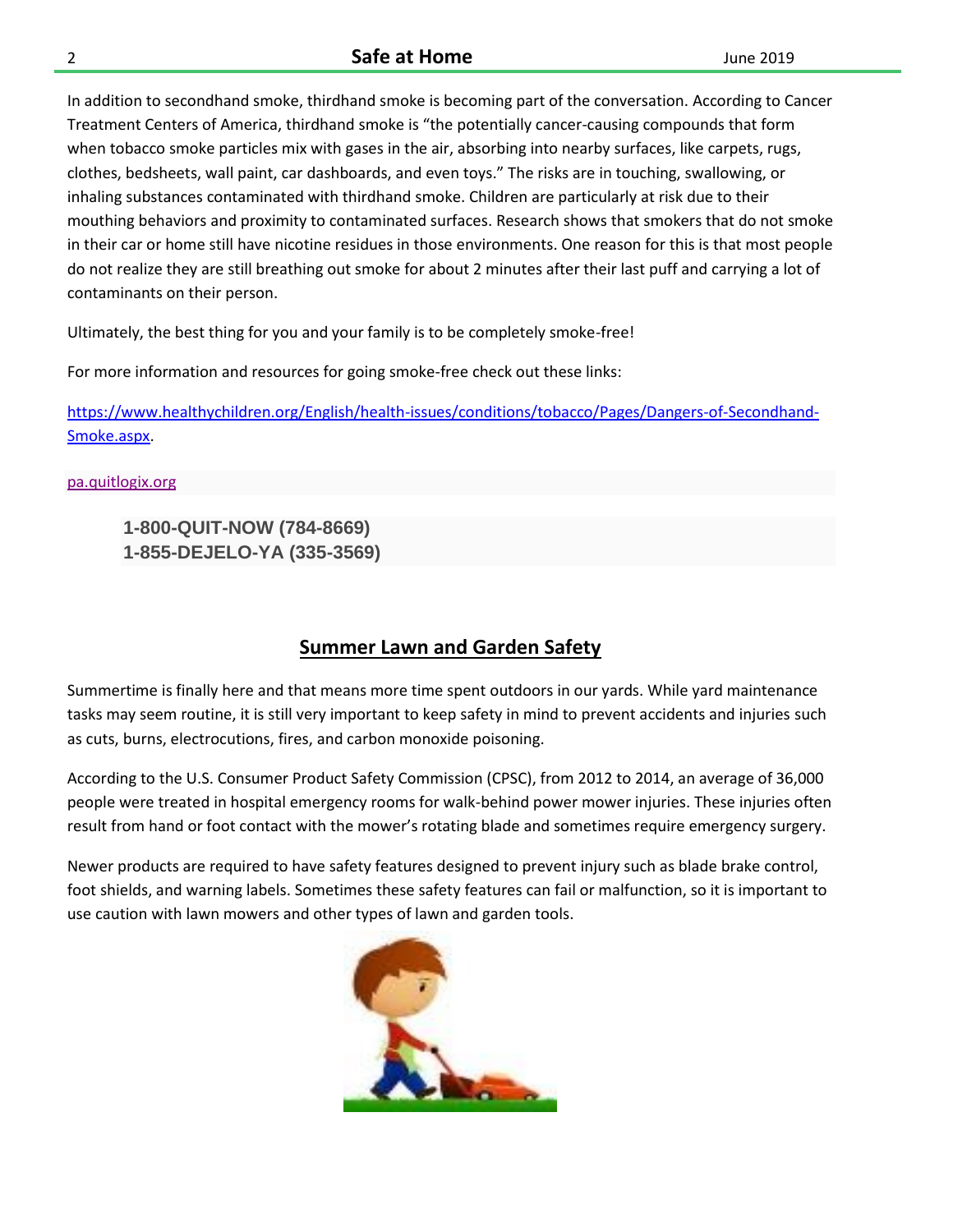Below are some suggestions for safe use of lawn and garden equipment. When in doubt, refer to the owner's manual for information on safety, product usage, routine maintenance, and troubleshooting.

- Wear proper protective equipment such as gloves, safety glasses, and ear plugs.
- Make sure tools are stored properly and out of reach of children.
- Never allow young children on or near a lawn mower or power tool, especially while it is in use.
- Do not leave tools, electrical cords, or garden hoses lying on walkways or stairs where they could be tripped over.
- Wear sturdy, slip resistant, close toed shoes. Never wear sandals or shoes with laces

that may get caught in sharp blades.

- Fill the fuel tank before starting the engine. Never refuel a product while it is running or while it is still hot.
- Check the lawn for debris beforehand to prevent items such as rocks or toys from coming in contact with sharp blades and injuring someone.
- Allow the engine to cool down before storing power tools in a shed.
- Never run a gas-powered mower or tool indoors or inside a storage shed.
- Always push the mower forward, never pull it backward. If your lawn has a slope to it, always mow across the slope with the push mower, not up and down.
- Make sure that the mower is off, cooled down, and the blade is not moving when you are clearing jammed clippings or adjusting the cutting height.
- Never leave the mower or power tool running unattended. Always turn off the mower or power tool if you leave the operator position for any reason.
- For electric plug-in tools, organize your work so that you start with the area nearest to the electrical outlet and gradually move further away. This will minimize running over and damaging the cord which could cause electrocution.
- If using electric plug-in tools outdoors or near water, make sure the outlet is equipped with a ground fault circuit interrupter (GFCI)

For more information, please check out the following websites:

[https://www.cpsc.gov/s3fspublic/5126%20Walk%20Behind%20Power%20Mower%20Fact%2](https://www.cpsc.gov/s3fspublic/5126%20Walk%20Behind%20Power%20Mower%20Fact%20Sheet.pdf) [0Sheet.pdf](https://www.cpsc.gov/s3fspublic/5126%20Walk%20Behind%20Power%20Mower%20Fact%20Sheet.pdf)

<https://www.cdc.gov/family/gardening/index.htm>

*This project is funded, in part, under a contract with the Pennsylvania Department of Health*